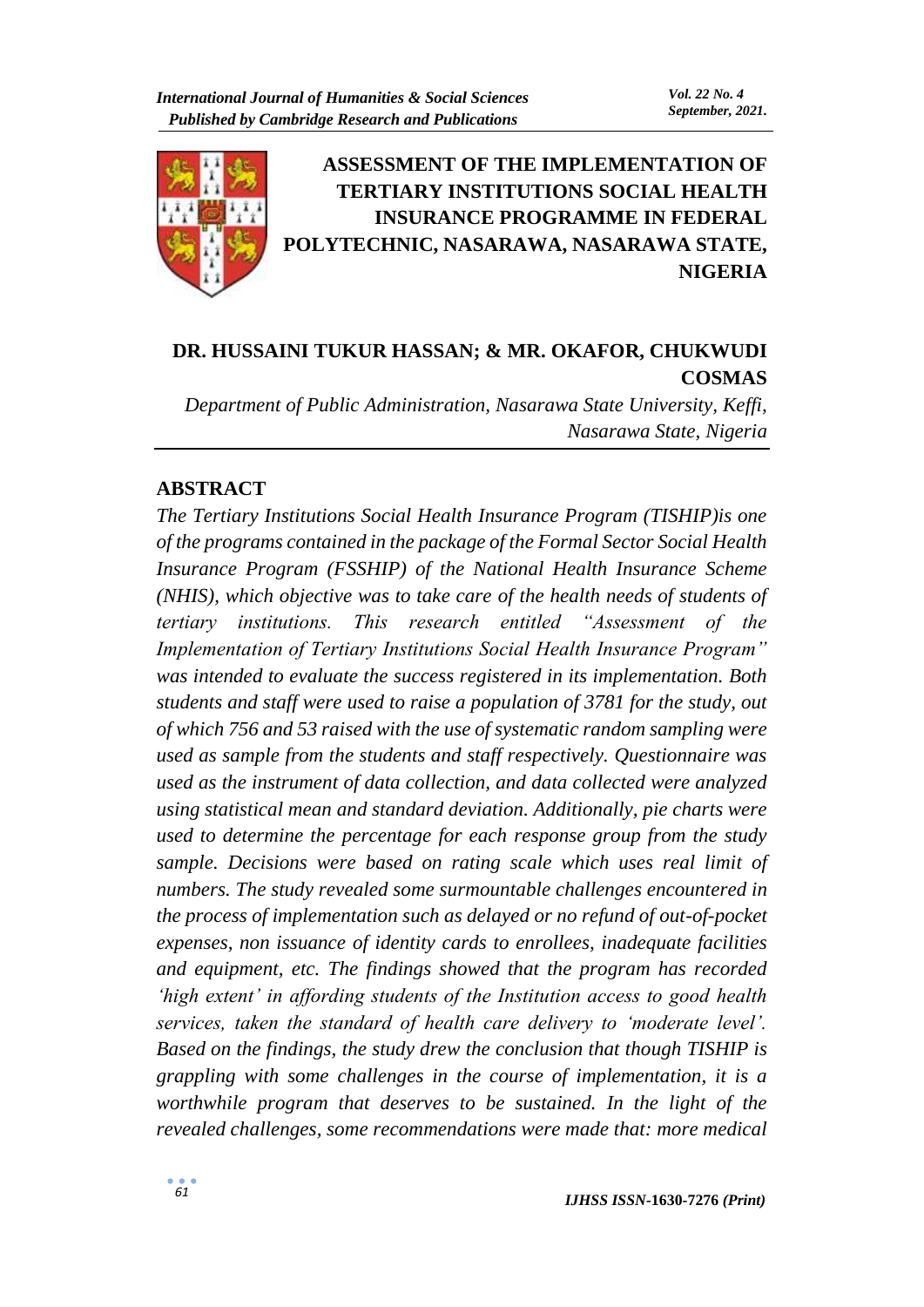*personnel should be recruited; there should be prompt refund of out-ofpocket expenses, the waiting time between enrollment and issuance of identity cards to enrollees should be reduced to the barest minimum.* 

*Keywords: tertiary, institutions, social, health, insurance, programme* 

#### **INTRODUCTION**

### **Background to the Study**

Nigeria as a nation, right from independence, has appreciated the need for development in all areas of the nation's life. This awareness for development has always been expressed in various National Development Plans. The expressed desires are usually followed up with formulation of policies that are well articulated by experienced technocrats, experts, professionals, and in some cases foreign partners. However, a teething problem that has hunted and plagued the nation over the years has been that of poor implementation of policies. The phenomenon has caused the failure of many policies, no matter how articulate and laudable.

The state of the health care system of a nation is one of the indicators taken into consideration when evaluating the development status of nations. Eboh et al (2016) lent credence to the relevance of health care system as a national development indicator by opining that the quality and quantity of resources expended on health care by a nation is the main concern of health care financing, as it is an expression of the value placed on health care in relation to other goods and services. This is because a healthy nation is a wealthy nation. Citizens constitute the human capital of a nation, so the state of their health determines the level and the nature of their involvement in the whole gamut of running a nation. That accounts for why putting an effective health care delivery system in place is usually top priority of governments. Normally, efforts of governments should be geared towards attaining a healthcare system that is promotive, protective, preventive, restorative and rehabilitative, as well as being available and affordable across all socioeconomic groups. Meeting these health needs has not been easy, especially for the less developed nations.

Right from independence, various governments had expressed desire, through the National Development Plans, to improve the health care delivery system in the country (Aderounmu,2013). However, this worthy goal has never been attained as the Nation's Healthcare system continued on the downward trend. Anyika (2014) attributed the poor state of health care delivery to inadequate health facilities and structures, poor management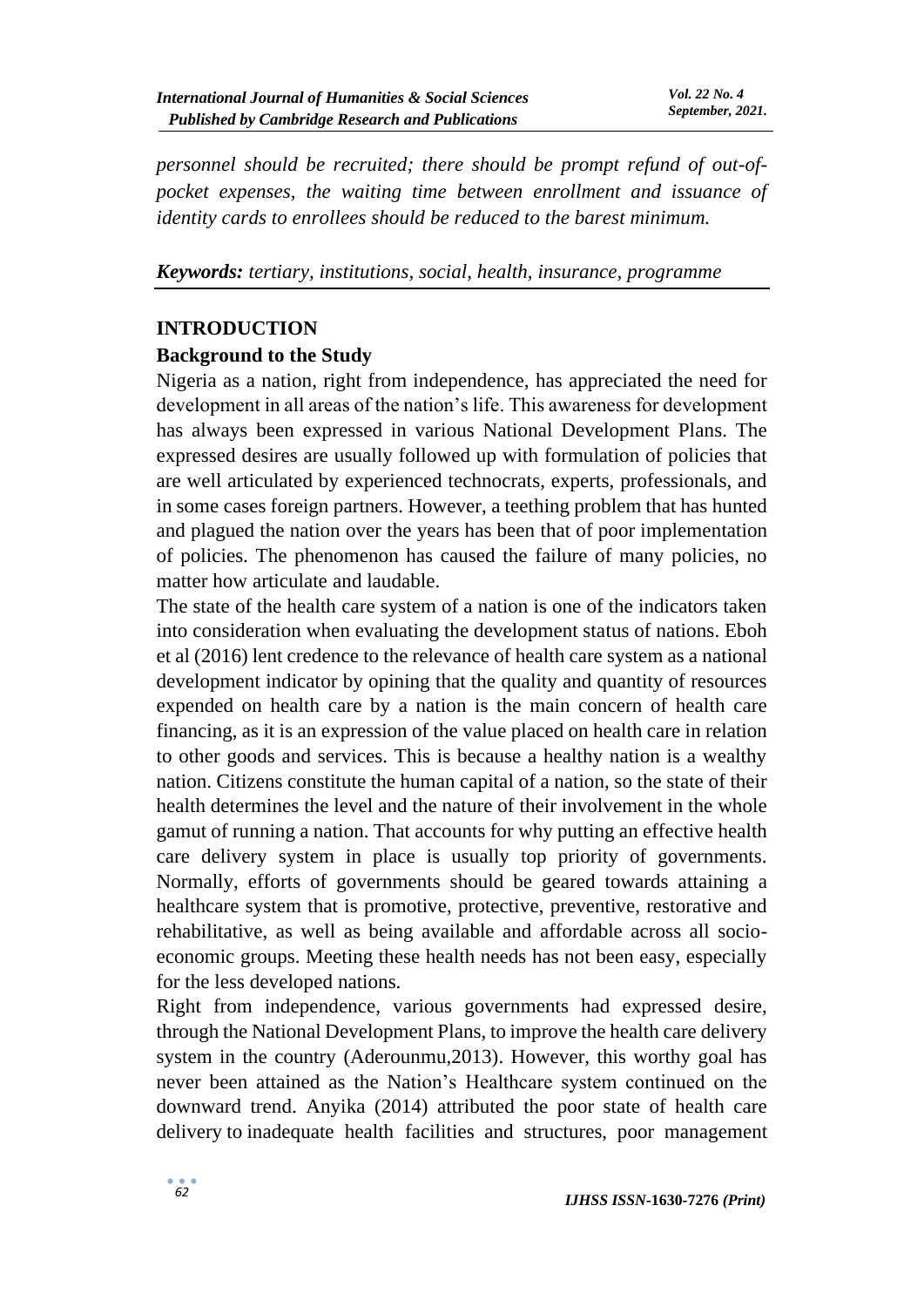of human resources, poor motivation and remuneration, inequitable and unsustainable health care financing, skewed economic and political relations, corruption, illiteracy, decreased government spending on health, high user fees, absence of integrated system for disease prevention, surveillance and treatment, inadequate access to health care, shortage of essential drugs and supplies, and inadequate health care providers.

The Tertiary Institutions Social Health Insurance Programme had the following objectives as documented in NHIS Guideline (2012):

- 1. To ensure access to good health services by every student in tertiary institutions.
- 2. To protect students and families from the financial hardship of huge medical bills.
- 3. To maintain high standard of health care delivery services within tertiary institutions.
- 4. To improved services by ensuring availability of funds for the tertiary institutions' health centers.
- 5. To take cognizance of the peculiar health needs of students in the design of the program, including access to periodic health education and outreaches (NHIS Guideline, 2012).

The Tertiary Institutions Social Health Insurance Programme (TISHIP) is a social security system through which students' health care in the tertiary institutions in the country are paid for out of funds pooled from students' contributions. It is committed to ensuring access to qualitative healthcare services for students of tertiary institutions, thereby promoting the health of students with a view to creating conducive learning environment, taking cognizance of the current practices and challenges faced by students in accessing healthcare, both during session and out of session, as well as the potential of the current tertiary health facilities to maximize access to quality healthcare (Anetoh, Jibuaku, Nduka  $&$  Uzodinma, 2017). They categorized tertiary institutions as universities, colleges of education, polytechnics, colleges of agriculture, monotechnics; schools of nursing, midwifery, health technology, and other specialized postsecondary institutions (Anetoh et al., 2017).

As reported in Tertiary Institutions Social Health Insurance Programme  $(2018)$ , the policy stipulates that all students shall be enrolled into the Tertiary Institutions Social Health Insurance Programme (TISHIP) of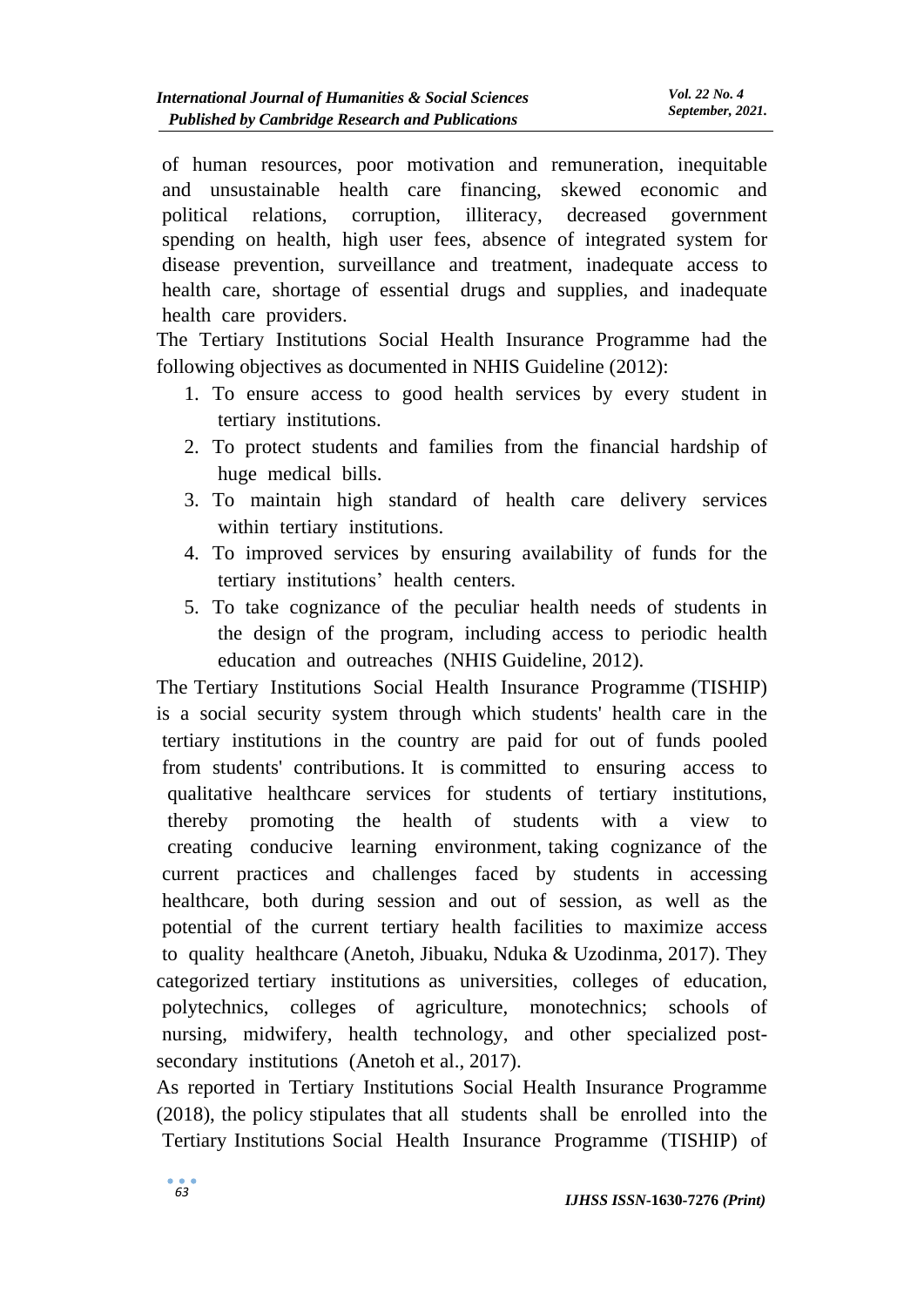the National Health Insurance Scheme (NHIS) by payment of Net 2,000.00 only to the Health Management Organizations (HMOs) of the NHIS adopted by the institution. In addition to the enrollment fee, the newly admitted students,National Diploma (ND) 1 and Higher National Diploma (HND) 1,usually pay the sum of N1500.00 for the medical laboratory tests and medical certificate of fitness to the Federal Polytechnic Nasarawa Clinic TSA account (Tertiary Institutions Social Health Insurance Programme, 2018).

With the launching of the scheme, the expectations of citizens was high, given the place of relevance accorded it in its vision and mission, in the scheme of national well-being. Nigeria is good at formulating good policies which suffer setbacks and frustrations at implementation stage. Commenting on the policy failure syndrome with regard to the health sector, Anyika  $(2014)$  noted that "policy reversals and other inconsistencies over the years tend to undermine some health reforms of the past". Eboh et.al (op.cit) in consonance with Anyika,expressed their concern that, the National Health Insurance Scheme being one of the policy components of entire healthcare delivery system in Nigeria, there is the likelihood that the poor implementation syndrome may affect its implementation and sustainability.

Hence, this paper is set to evaluate the implementation of the Tertiary Institutions Social Health Insurance Programme (TISHIP) of the National Health Insurance Scheme (NHIS), to ascertain the level of success achieved.

#### **Statement of the Problem**

The formulation of the program for tertiary institution students by the National Health Insurance Scheme was in recognition of the high incidence of sicknesses and infections among the students. Sicknesses and infections noted to be highly prevalent among students include malaria, typhoid, sexually transmitted disease, physical injuries resulting from accidents and sports, drug and alcohol abuse, visual disorders, anxiety disorders, skin problems, etc. (Anyika, 2014).These health challenges, in the face of inadequate health services and facilities to attend to them, and where available, the financial constraint on students and their parents, since services are to be paid out-of-pocket, had over the years exposed the students to such practices as self-medication, patronage of patent medicine dealers, resort to traditional medicine, and other forms of unwholesome medical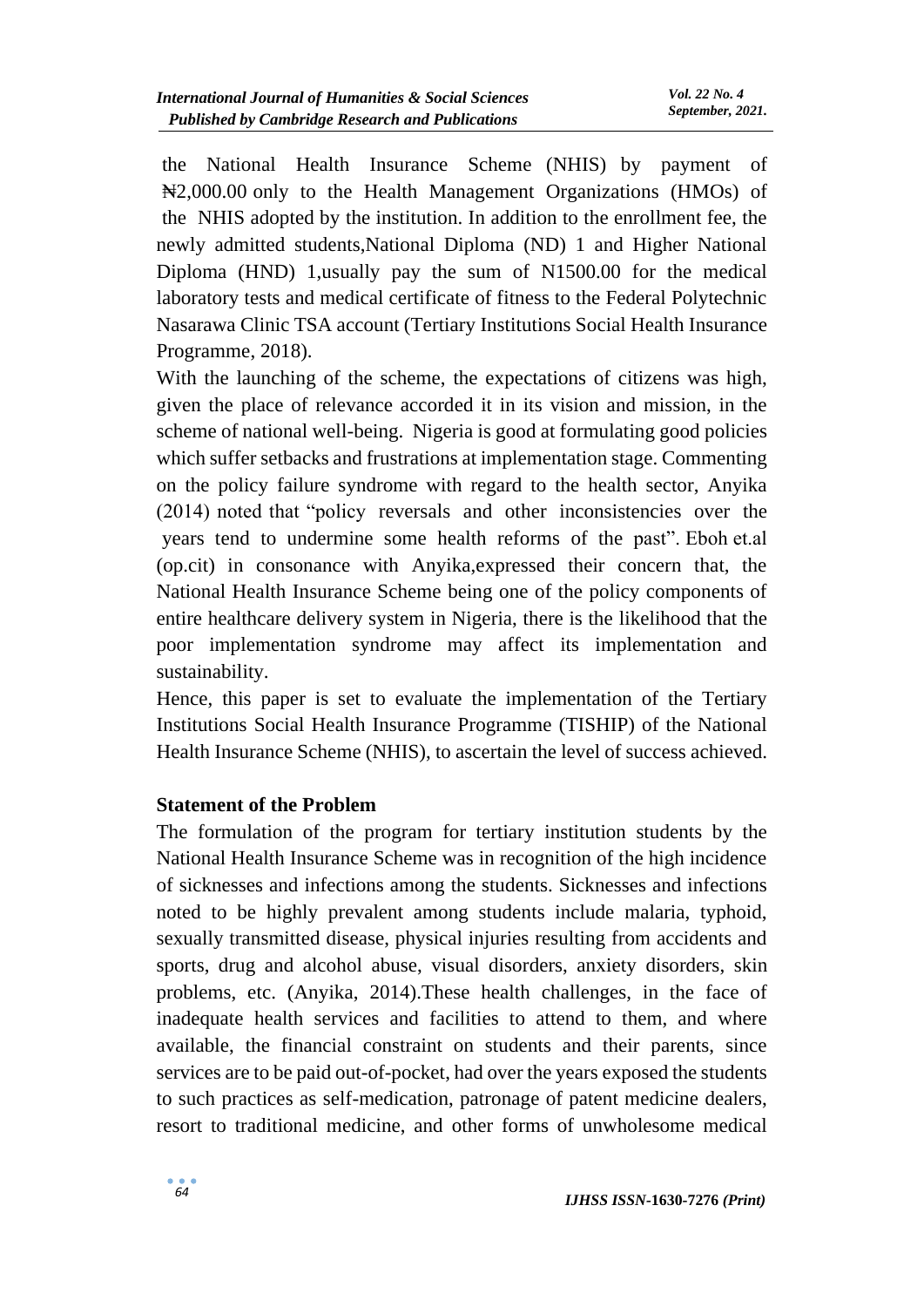solutions or alternative medical care. The Federal Polytechnic was chosen as the study area due to the observed long queues of students at the clinic on daily basis, and the high incidence of patronage of patent medicine stores and outside health facilities by students of the Polytechnic.

This paper, therefore, was hinged on a poser: How successful has the implementation of the Tertiary Institutions Social Health Insurance Programme (TISHIP) been in addressing healthcare delivery challenges of tertiary institutions? In the context of this research, the terms "assessment" and "evaluation" were used interchangeably.

### **Objectives of the Study**

The main objective of the study was to assess the level of success achieved by the Tertiary Institutions Social Health Insurance Programme (TISHIP) in Federal Polytechnic, Nasarawa. Specifically, the study sought to:

- 1. Ascertain the extent to which TISHIP has affording students of Federal Polytechnic, Nasarawa, access to good health service.
- 2. Examine the level to which TISHIP has taken the standard of health care delivery in Federal Polytechnic, Nasarawa.
- 3. Ascertain the extent to which TISHIP has protected students and families from financial hardship of huge medical bills.

#### **Research Questions**

The research seeks to provide answers to the following question:

- 1. To what extent has Tertiary Institutions Social Health Insurance Programme afforded students of Federal Polytechnic, Nasarawa access to good health services?
- 2. To what level has Tertiary Institutions Social Health Insurance Programme taken the standard of healthcare delivery in Federal Polytechnic, Nasarawa?
- 3. To what extent has the Tertiary Institutions Social health Insurance Programme protected students and families from financial hardship of huge medical bills?

### **Empirical Review**

The Tertiary Institutions Social Health Insurance Programme (TISHIP) being an offshoot of the National Health Insurance Scheme (NHIS), has the problem of dearth of literatures that focus specifically on it. However, the available literatures were very useful in this review.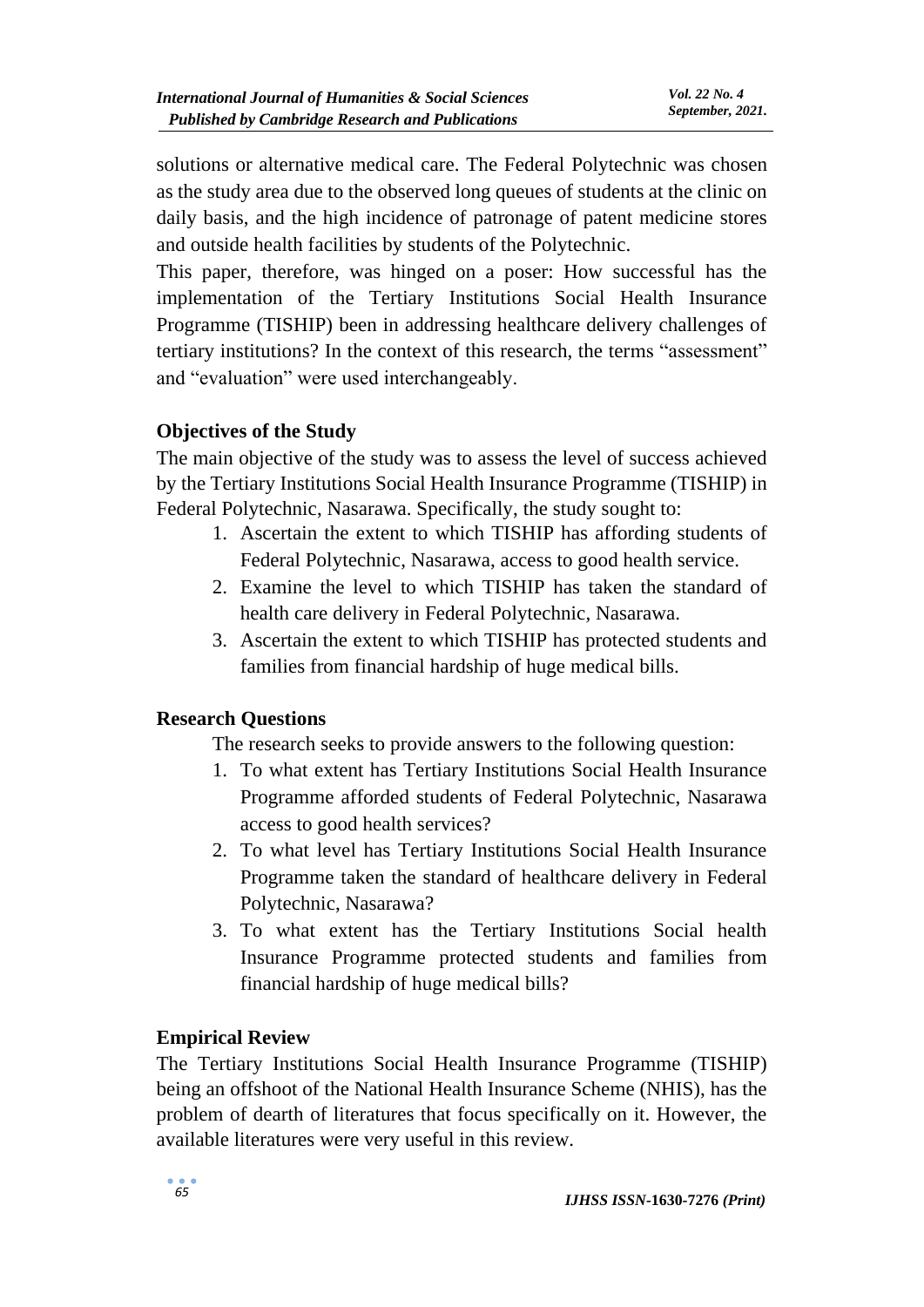#### **Affording Students Access to Quality Health Care**

[Anetoh,](https://www.ncbi.nlm.nih.gov/pubmed/?term=Anetoh%20MU%5BAuthor%5D&cauthor=true&cauthor_uid=29541317) [Jibuaku,](https://www.ncbi.nlm.nih.gov/pubmed/?term=Jibuaku%20CH%5BAuthor%5D&cauthor=true&cauthor_uid=29541317) [Nduka](https://www.ncbi.nlm.nih.gov/pubmed/?term=Nduka%20SO%5BAuthor%5D&cauthor=true&cauthor_uid=29541317) and [Uzodinma\(](https://www.ncbi.nlm.nih.gov/pubmed/?term=Uzodinma%20SU%5BAuthor%5D&cauthor=true&cauthor_uid=29541317)2017) examinedstudents' knowledge and attitude towards Tertiary Institutions' Social Health Insurance Programme (TISHIP) and its implementation level among health workers in Nnamdi Azikiwe University, Awka, Medical Centre. The study adopted stratified random sampling technique to assess 420 undergraduate students of Nnamdi Azikiwe University, Awka, on their level of awareness and general assessment of TISHIP. The level of implementation of the scheme was then assessed among  $50$ randomly selected staff of the University Medical Center. Data collected were analyzed using Statistical Package for Social Sciences  $(SPSS)$  version 20 software. The findings revealeda high level of awareness among the students, of the availability of TISHIP in the institution's medical centre, a situation that promoted the desire to seek access to the facility. More than half of them  $(56.3%)$  have never benefited from the scheme with 52.8% showing dissatisfaction with the quality of care offered with the scheme. However, an overwhelming number of the students (87.9%) opined that the scheme should continue. On the other hand, the University Medical Centre staff responses showed a satisfactory scheme implementation. The study found satisfactory TISHIP awareness with poor attitude among Nnamdi Azikiwe University students. Furthermore, the University Medical Centre health workers showed a strong commitment to the objectives of the scheme.

Shagaya (2015), conducted a research on Assessment of Students' Satisfaction and Quality of Patients Care under the Nigerian TISHIP in Ahmadu Bello University sickbay (Kongo campus). The study adopted a cross sectional descriptive design which was conducted from February  $2013$  to Febuary  $2014$  on a sample of 68 enrollees of the health services of the University using systematic random sampling technique. Data was collected using structured questionnaire and analyzed by SPSS for windows version 20.0. Statistical tests were employed where necessary at 0.10 level of significance. Each satisfaction item was scored in a five-point likert scale ordinal response, which was converted to percentage scale response. Satisfaction was measured from the following domains: warm reception, patient waiting time, provider's attitude towards the patients and the general cleanliness of the hospital for patients care. Specifically, the respondents expressed satisfaction with: warm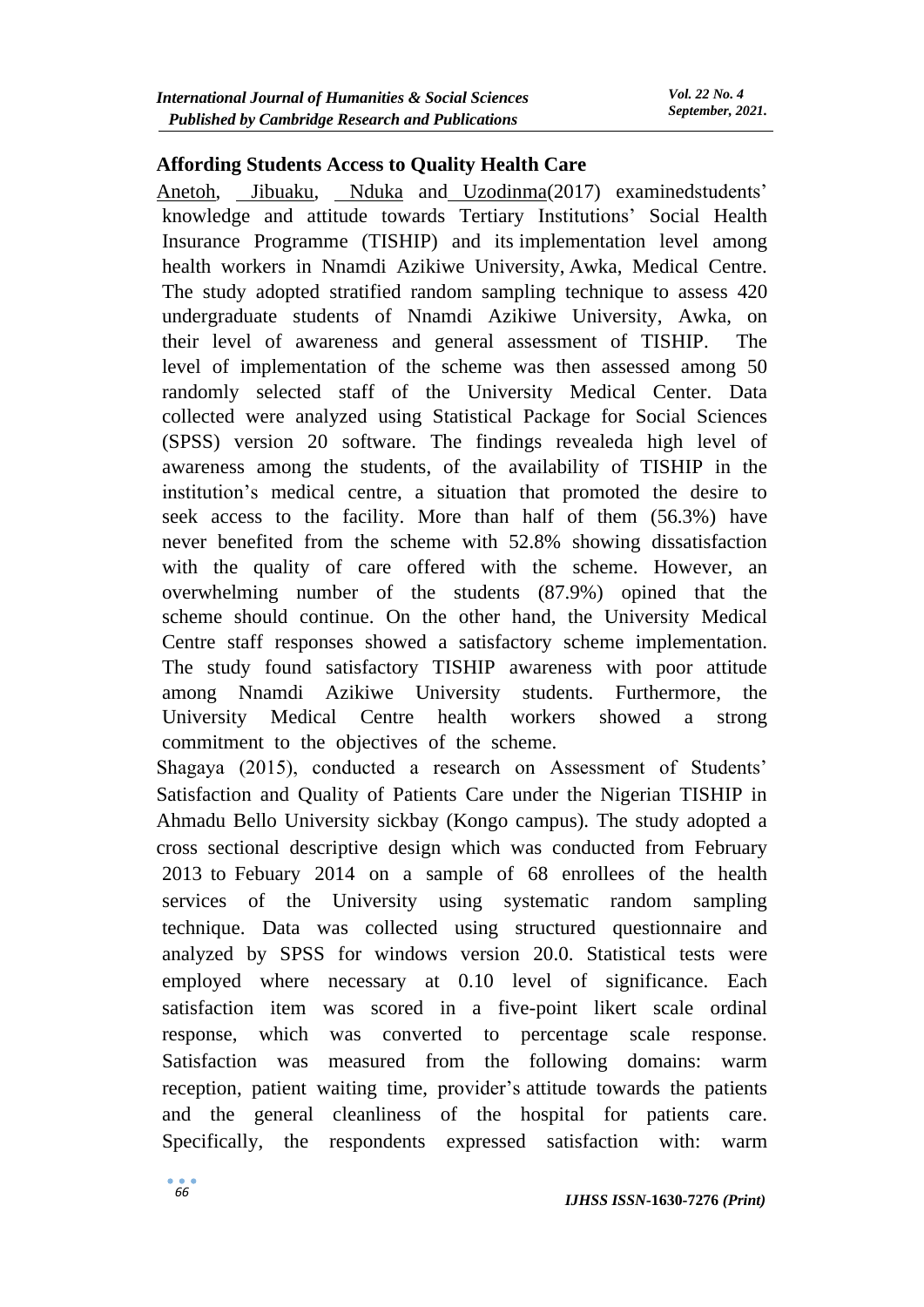reception 58.7%, doctors attitude 74.60%, nurses attitude 55.6%, general attitude of other sick bay staff 55.6%, general cleanliness of the sick bay  $74.6\%$ , and dissatisfaction with general waiting time 39.683%. This study has shown that the overall student's satisfaction with the quality of services provided was very good with patientprovider relationship rated highest and waiting time rated lowest, an attestation to qualitative health care services.

Shagaya (2015) study was in agreement with Obiechina and Ekenedo (2013) thatlong waiting time was one of the factors that caused dissatisfaction and led majority of the students to seek health care services from facilities other than the institutions' health facility.

One very important factor that could promote access to NHIS program by subscribers is the availability of identity cards. In this regard, Ele et al (op.cit) reported their findings that it takes a very long time from the time of registration before subscribers are issued with identity cards.

# **Maintenance of High Standard Health Care Delivery within Tertiary Institutions**

One of the key objectives of TISHIP is to maintain high standard of health care delivery services within tertiary institutions in Nigeria. High standard entails availability, accessibility, quality of personnel and services, and appropriateness of health care services, and all are likely with conformity to the guidelines for the implementation of the TISHIP program. Some scholars conducted researches on TISHIP implementation which are reviewed here to ascertain the extent to which the objective of high standard health care delivery has been achieved.

Adefolaju (2014) and Shagaya (2015) reported low awareness as a factor responsible for poor utilization of the TISHIP programme.Another identified challenge was that of infrastructure in the health sector which they branded as grossly inadequate or severely dilapidated and substandard. This is in tandem with Anetoh et al who reported inadequate supply of medical equipment and infrastructure as the bane on the TISHIP implementation. Eboh et al (2016) in their work "Health Care Financing in Nigeria: An Assessment of the National Health Insurance Scheme (NHIS)", stated a finding of Sanusi & Awe (in Shagaya, 2015) on out-dated and inadequate health facilities used by healthcare providers. On delay in reimbursement of service providers, Agbor and Eneng (year) reported that service providers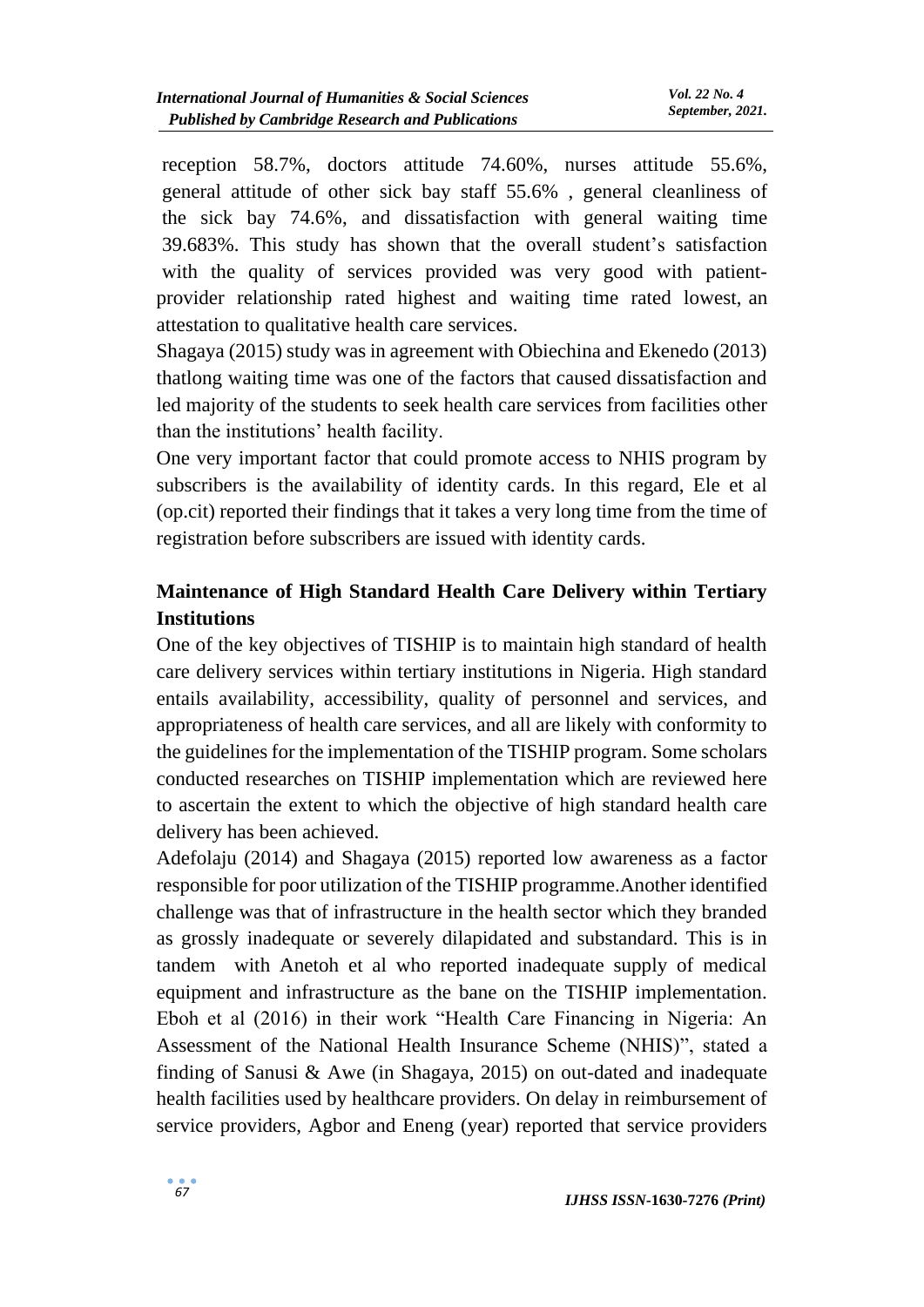are excessively owed and payments delayed for up to one year, in some cases. Etobe & Etobe (2013) observed lack of medical personnel as a challenge.

Abdulrahman and Olaosebikan (2017), in their research entitled "An Assessment of the Level of Implementation and Impact of the National Health Insurance Scheme (NHIS) on the Health Care System in Yobe State, North-Eastern Nigeria", a descriptive crosssectional study with a sample size of 100, and structured questionnaire as instrument of data collection, they catalogued the challenges to the implementation of NHIS as inadequate facilities and equipment, poor supervision and monitoring, restriction of ailments eligible for treatment under the scheme, mismanagement of funds and systematic exclusion of some family members and government workers, and inadequate manpower. The findings of the various scholars are antithetical to the objective of high standard health care delivery.

### **Protection of students and families from financial hardship of huge medical bills.**

The Tertiary Institution Social Health Insurance Program is, in a way a, subprogram of the Formal Sector Social Health Insurance Program (FSSHIP) of the National Health Insurance Scheme (NHIS). Its objective of eliminating the burden of medical bills from students and families is an attribute of affordability of health care services.

Eteng and Agbor (2016) carried out a study on Understanding the Challenges and Prospects of Administering the National Health Insurance Scheme in Nigeria. The authors identified poor public perception of the scheme as a challenge. Abdulrahman and Olaosebikan (2017), in their research entitled "An Assessment of the Level of Implementation and Impact of the National Health Insurance Scheme (NHIS) on the Health Care System in Yobe State, North-Eastern Nigeria", a descriptive crosssectional study with a sample size of 100, and structured questionnaire as instrument of data collection, they catalogued the challenges to the implementation of NHIS as inadequate facilities and equipment, poor supervision and monitoring, restriction of ailments eligible for treatment under the scheme, mismanagement of funds and systematic exclusion of some family members and government workers, and inadequate manpower. Their findings added credence to the challenges identified by other researchers in relation to the implementation of the NHIS and its ancillary programmes.

The reviewed literatures show that though the TISHIP, programme has been embraced by a good number of tertiary institutions in the country, the institutions still have a lot of challenges in achieving successful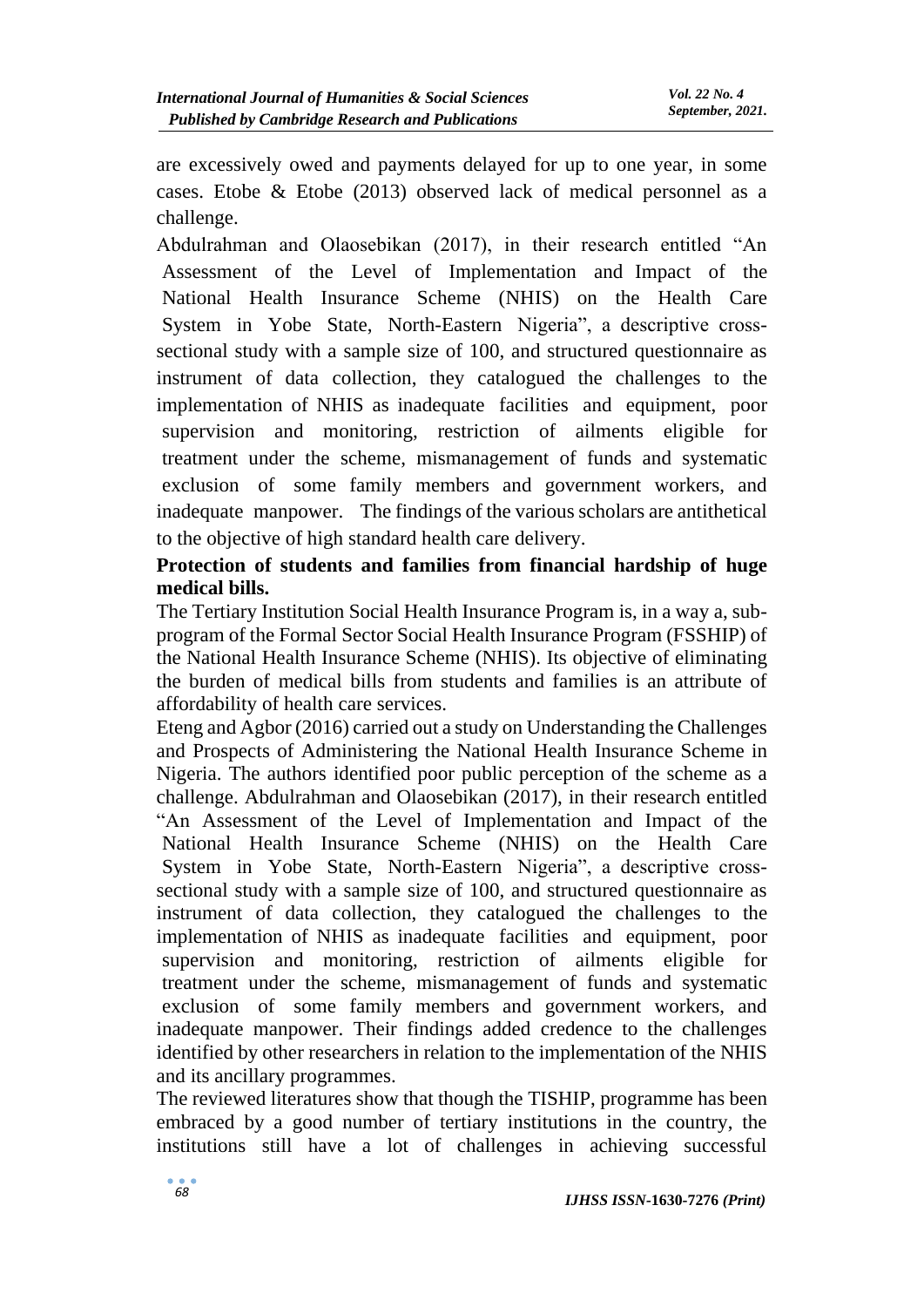implementation measurable from the actualization of its objectives. The challenges that have undermined its effective and efficient implementation are not insurmountable. Hence, a lot needs to be done by the stake-holding ministries, departments and agencies, as well as the various institutions that have keyed into the program to attain the set objective of efficient and effective health services delivery to enrollees.

Drawing from the reviewed literatures, it is apparent that a commendable level of success has been attained in the implementation of the Tertiary Institution Social Health Insurance Program (TISHIP). Although the implementation has not been hitch-free or flawless, some of the hitches and flaws revealed are not peculiar to TISHIP. Rather they are the flaws that are prevalent in the parent scheme NHIS.

#### **Methods**

This study used descriptive research design, utilizing quantitative approach which involved the use of questionnaire in data collection to enable the researcher assess the extent to which the objectives of the Tertiary Institution Social Health Insurance Programme (TISHIP) has been achieved in Federal Polytechnic Nasarawa for the period of 2018/2019 and 2019/2020 academic sessions. The study population was made up of 3781 Higher National Diploma II (HND) students of Federal Polytechnic, Nasarawa, in the 2018/2019 and 2019/2020 academic sessions, and 53 staff of the health care facility of the Institution.Systematic Random Sampling technique was used to get a sample size of 756 from the student population of 3781, while all the 53 staff of the Polytechnic health facility were used for the research. The instrument for data collection was the questionnaire designed for the two categories of the population. The data collected were analyzed using the Arithmetic Mean and Standard Deviation to answer the research questions and establish the homogeneity or otherwise of the respondents' views. For research questions I & III, the decision was based on real limit of numbers below.

| <b>Rating Scale</b> | <b>Real Limit of Numbers</b> | <b>Decision</b>        |
|---------------------|------------------------------|------------------------|
| 5                   | $4.50 - 5.00$                | Very High Extent       |
| $\overline{4}$      | $3.50 - 4.49$                | <b>High Extent</b>     |
| 3                   | $2.50 - 3.49$                | <b>Moderate Extent</b> |
| 2                   | $1.50 - 2.49$                | Low Extent             |
|                     | $0.50 - 1.49$                | Very Low Extent        |

Therefore, a questionnaire item that has mean rating of between  $4.50 - 5.00$ is taken to be the respondents assent to programme implementation success to a very high extent, while mean rating of between  $3.50 - 4.49$  is the respondent's assent to programme implementation success to a high extent.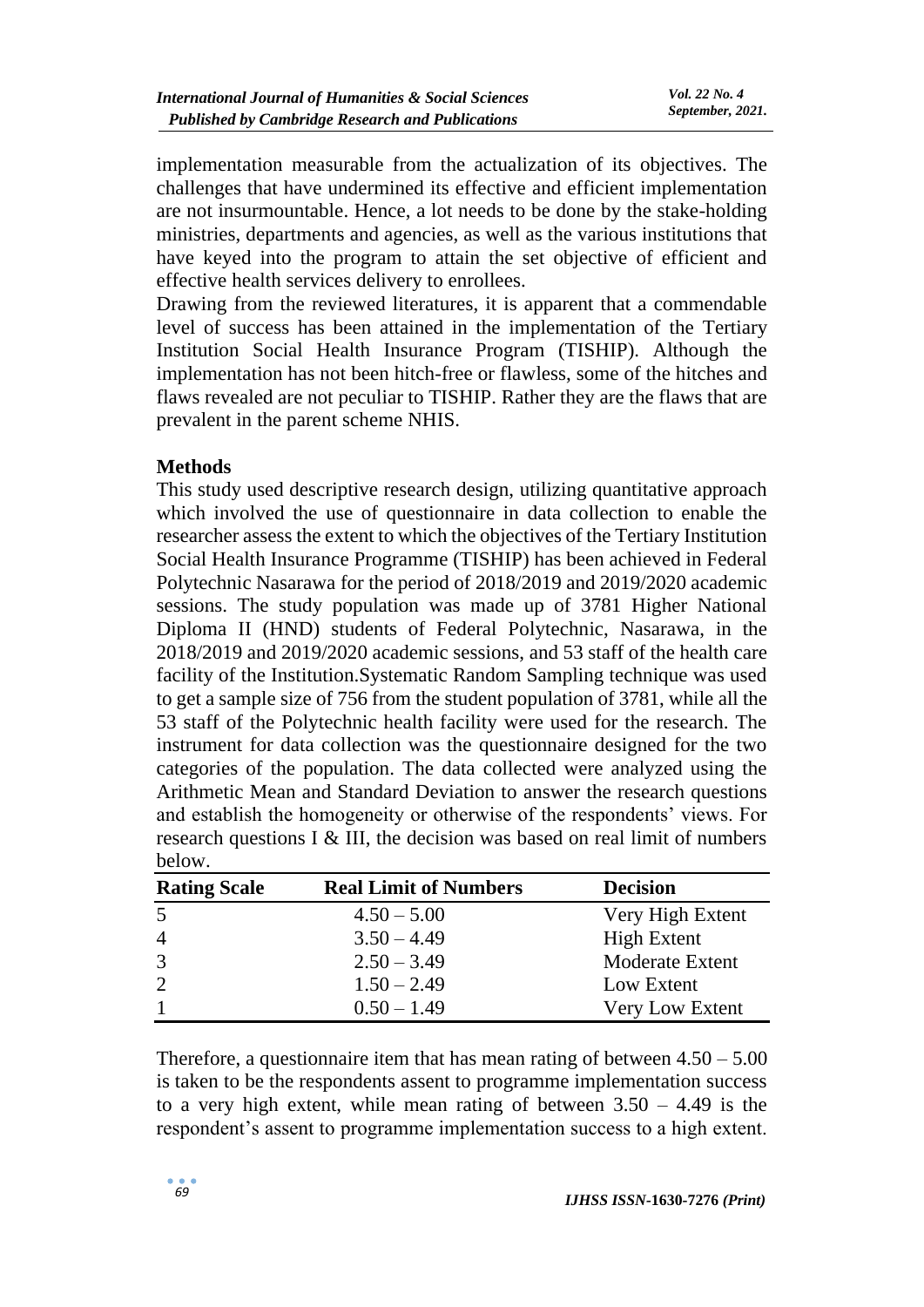A questionnaire item that has mean rating of between  $2.50 - 3.49$  is taken to be an assent to programme implementation success to a moderate extent, while mean rating of between  $1.50 - 2.49$  represents an assent to programme implementation success to a low extent. Mean rating of between  $0.50 - 1.49$ is the respondents assent to programme implementation success to a very low extent.

| <b>Rating Scale</b> | <b>Real Limit of Numbers</b> | <b>Decision</b> |
|---------------------|------------------------------|-----------------|
| 5                   | $4.50 - 5.00$                | Very High Level |
| $\overline{4}$      | $3.50 - 4.49$                | High Level      |
| 3                   | $2.50 - 3.49$                | Moderate Level  |
| 2                   | $1.50 - 2.49$                | Low Level       |
| $\mathbf{1}$        | $0.50 - 1.49$                | Very Low Level  |

For research question II, the decision was based on real limit of numbers shown below.

Therefore, a questionnaire item that has mean rating of between  $4.50 - 5.00$ is taken to be the respondents assent to programme implementation success to a very high level, while mean rating of between  $3.50 - 4.49$  is the respondent's assent to programme implementation success to a high level. A questionnaire item that has mean rating of between  $2.50 - 3.49$  is taken to be an assent to programme implementation success to a moderate level, while mean rating of between  $1.50 - 2.49$  represents an assent to programme implementation success to a low level. Mean rating of between 0.50 – 1.49 is the respondents assent to programme implementation success to a very low level.

#### **Results**

The results of the study obtained from the research questions answered are presented in the tables below:

**Research Question I:** To what extent has the Tertiary Institutions Social Health Insurance Programme afforded students of Federal Polytechnic, Nasarawa, access to good health service?

**Table 4.1: The Mean, Standard Deviation and Percentage of the data obtained from students on Access to good health services n=756**

| S/NO | <b>VARIABLES</b>                                    | SD.          | $\%$ | <b>REMARKS</b> |
|------|-----------------------------------------------------|--------------|------|----------------|
|      | <b>Awareness of TISHIP</b>                          | 4.14 1.01 19 |      | High extent    |
|      | Promptitude in attending 3.75 1.5 18<br>to students |              |      | High extent    |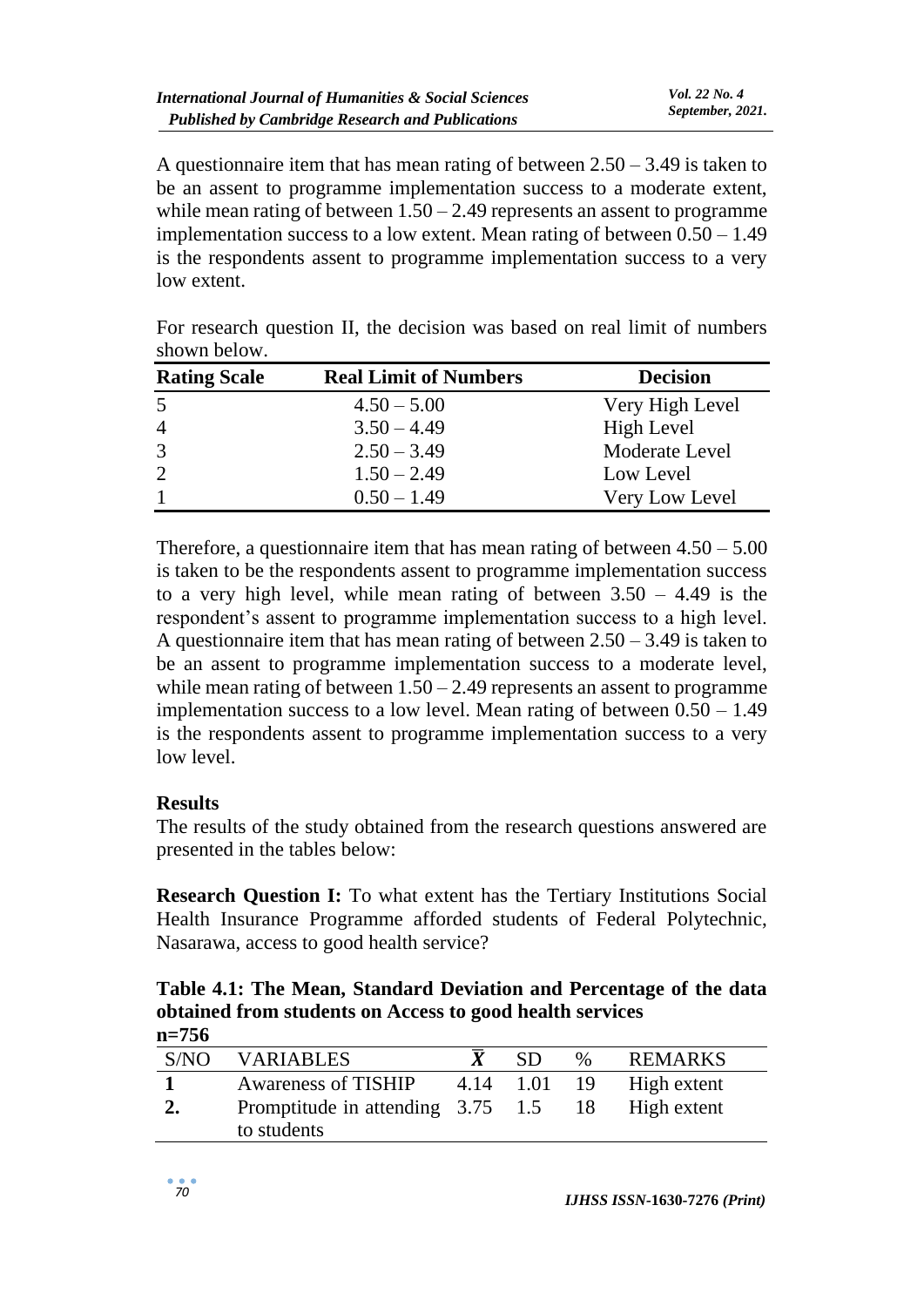| 3 | Diagnosis process    | 3.66            | 1.4 | 15 | Moderate                     |
|---|----------------------|-----------------|-----|----|------------------------------|
|   | Laboratory services  | 3.38            | 1.4 | 15 | extent<br>Moderate<br>extent |
|   | Prescription         | and 3.56 1.2 16 |     |    | High extent                  |
|   | treatment            |                 |     |    |                              |
| 6 | Success of treatment | $3.57$ 1.3      |     | 16 | High extent                  |
|   | <b>Grand Mean</b>    | 3.68            |     |    | High extent                  |
|   |                      |                 |     |    |                              |

*Source: Survey data 2019*

The analysis in Table 4.1 shows that TISHIP has afforded the students of The Federal Polytechnic, Nasarawa, access to good health service to a high extent. This is shown by the grand mean of 3.68 which fell within the "high extent" grade. The item by item analysis shows high extent impact on variables 1, 2, 5 & 6, with percentage of 16-19, while variables  $3 \& 4$  fell within the "moderate extent" grade with percentages of 15. The Standard Deviation values are within the same range and show that TISHIP has actually impacted positively on student's access to good health services.

**Table 2: Mean, Standard Deviation and Percentage of the data obtained from staff on Access to good health services.** 

| S/NO | <b>VARIABLES</b>                                    | $\mathbf X$ | <b>SD</b> | % REMARKS                |
|------|-----------------------------------------------------|-------------|-----------|--------------------------|
|      | Students awareness of the 4.66 0.41 28 Very         |             |           | High                     |
|      | program                                             |             |           | Extent                   |
|      | Diagnosis process                                   |             |           | 4.17 1.49 25 High Extent |
| 3    | Promptitude in attending 3.96 2.1 24 High Extent    |             |           |                          |
|      | to students                                         |             |           |                          |
|      | Prescription and treatment 3.57 1.86 22 High Extent |             |           |                          |
|      | <b>Grand Mean</b>                                   | 4.09        |           | <b>High Extent</b>       |

*Source: Survey data 2019*

The analysis in Table 4.2 shows that TISHIP has afforded the students of Federal Polytechnic, Nasarawa, access to good health services to a high extent. The grand mean of 4.09 which fell within the "High extent" range is a proof. The item by item analysis shows that while item 1 stood at "very high extent" 28%, items 2 to 4 recorded "High extent" rates with percentages of 22-25. The Standard Deviation values which range from 0.41 to 2.1 show an agreement with the high extent impact on access to good health services. **Research Question 2:** To what level has Tertiary Institutions Social Health Insurance Programme taken the standard of health care delivery in Federal Polytechnic Nasarawa?

**Table 4.3: Mean, Standard Deviation, and the Percentages of the data from students on the level to which TISHIP has taken the standard of**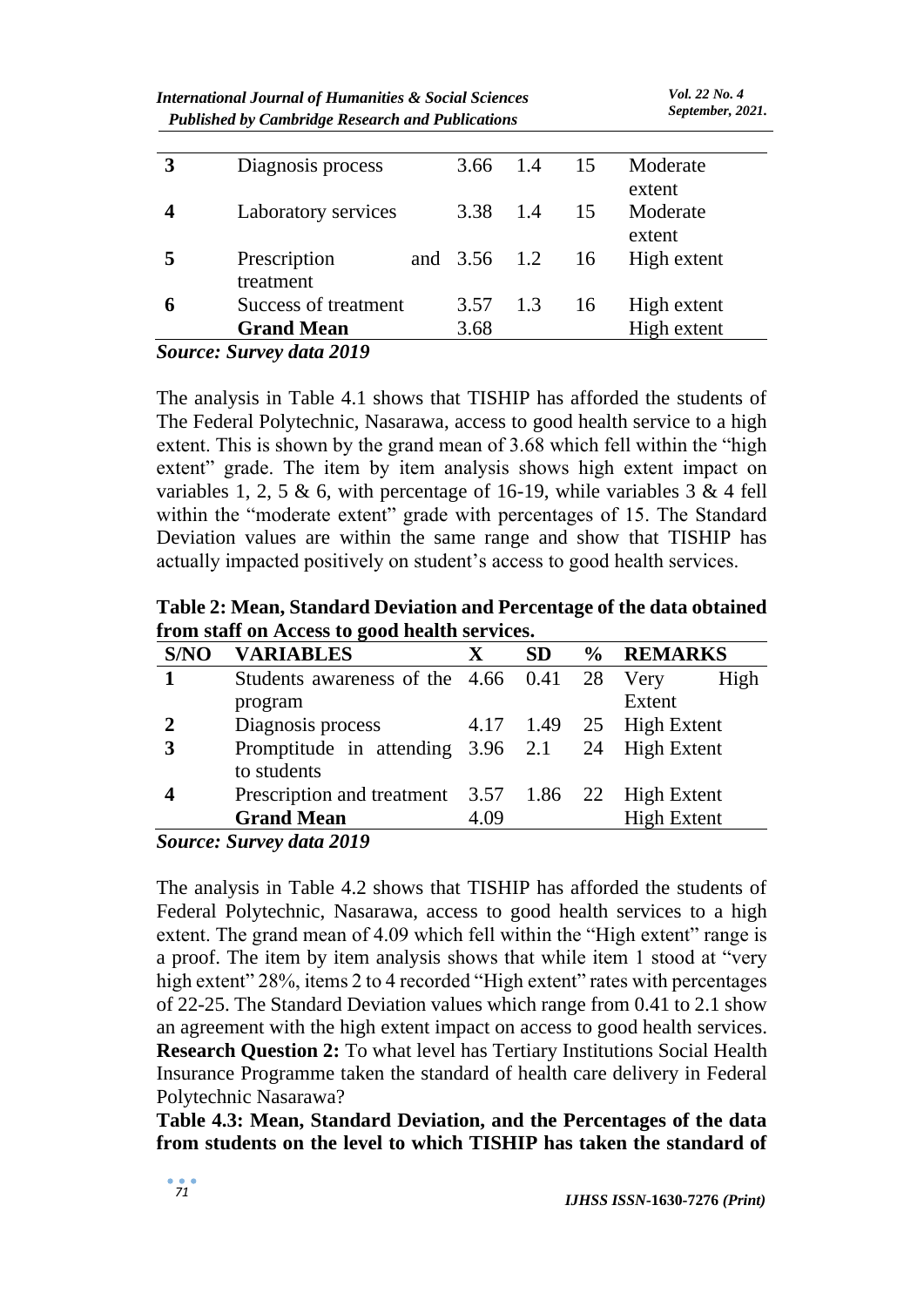|      | $n = 756$                |             |           |               |                |
|------|--------------------------|-------------|-----------|---------------|----------------|
| S/NO | <b>VARIABLES</b>         | $\mathbf X$ | <b>SD</b> | $\frac{0}{0}$ | <b>REMARKS</b> |
|      | Satisfaction<br>with     | 3.83        | 1.2       | 17            | High level     |
|      | attention received       |             |           |               |                |
|      | Attitude of personnel    | 3.64        | 1.42      | 16            | High level     |
| 3    | Facilities and equipment | 3.04        | 1.50      | 13            | Moderate level |
|      | Referral process         | 2.99        | 1.53      | 13            | Moderate level |
|      | Resort<br>external<br>tΩ | 2.84        | 1.55      | 12            | Moderate level |
|      | medical facilities       |             |           |               |                |
| 6    | Laboratory diagnosis     | 3.58        | 1.41      | 15            | High level     |
|      | <b>Blind</b> diagnosis   | 3.28        | 2.2       | 14            | Moderate level |
|      | <b>Grand mean</b>        | 3.31        |           |               | Moderate level |

#### **health care delivery.**

The analysis in table 4.3 shows that TISHIP has taken the standard of health care delivery in Federal Polytechnic, Nasarawa, to a moderate level. This is proved by the grand mean of 3.31 which falls within the "moderate level" range. Going by the analysis of the variables, while variables 1, 2, & 6 stood for "high level" with mean range of 3.58 to 3.83 representing 15-16%, variables 3, 4, 5 & 7 stood for "moderate level" with mean range of 2.84 to 3.28, represented by 12-14%. The Standard Deviation which ranges from 1.2 to 2.2 agrees with the "moderate level" impact of TISHIP on raising the standard of health care delivery in Federal Polytechnic, Nasarawa.

**Table 4.4: Means, Standard Deviations, and percentages of the data obtained from staff on the level to which TISHIP has taken the standard of health care delivery.**

| $n = 53$              |                                           |             |           |               |                           |  |
|-----------------------|-------------------------------------------|-------------|-----------|---------------|---------------------------|--|
| S/NO                  | <b>VARIABLES</b>                          | $\mathbf X$ | <b>SD</b> | $\frac{6}{9}$ | <b>REMARKS</b>            |  |
|                       | Number of patients                        |             |           |               | to 2.16 1.61 11 Low level |  |
|                       | personnel                                 |             |           |               |                           |  |
|                       | Quality of drugs                          | 3.79        | 1.98      | -19           | High level                |  |
| 3                     | Laboratory diagnosis                      | 3.53        | 1.9       | 18            | High level                |  |
|                       | <b>Blind</b> diagnosis                    | 3.23        | 1.8       | 16            | Moderate level            |  |
| 5                     | Facilities and equipment                  | 3.64        | 1.66      | 18            | High level                |  |
|                       | Referral process                          | 3.79        | 2.1       | 19            | High level                |  |
|                       | Total                                     | 3.36        |           |               | Moderate level            |  |
| $\mathbf{C}$ assumed. | $C_{\text{rel}}$ on $J_{\text{rel}}$ 1010 |             |           |               |                           |  |

*Source: Survey data 2019*

The analysis in Table 4.4 shows that TISHIP has taken the standard of health care delivery in Federal Polytechnic, Nasarawa, to a moderate level. This is attested to by the grand mean of 3.36 which fell within the "Moderate level" range. The item by item analysis shows that item 1 stood at "low level"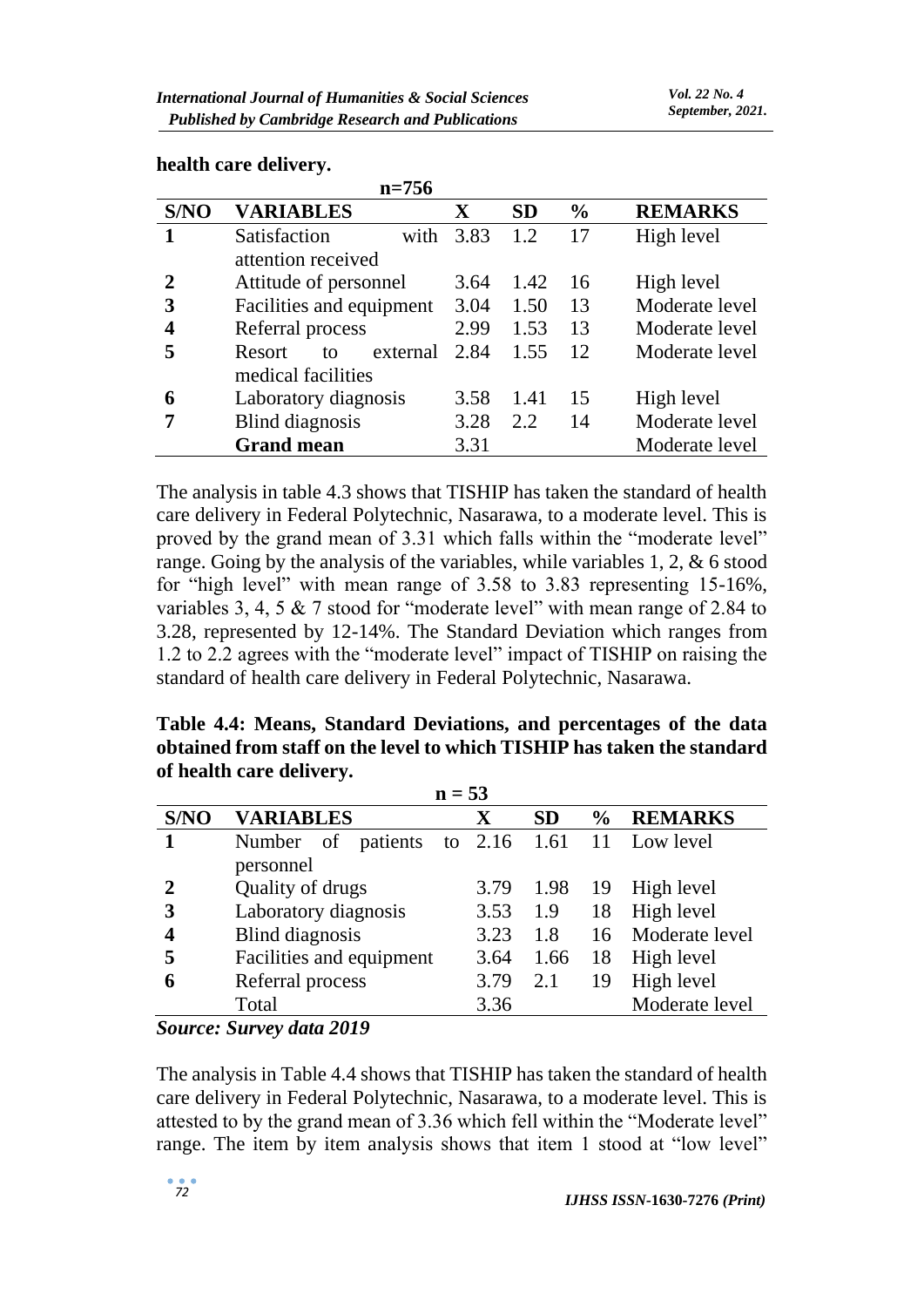representing 11%, item 4 stood at "moderate level" representing 16%, while items 2, 3, 5 & 6 stood at "high level" representing 18 & 19%. The Standard Deviation values which range from 1.61 to 2.1 agree with the "moderate level" impact on the level to which TISHIP has taken health care delivery in Federal Polytechnic, Nasarawa.

**Research question 3:** To what extent has TISHIP protected students and families from financial hardship of huge medical bills?

|                       | $n = 756$                  |              |           |               |                |  |  |  |
|-----------------------|----------------------------|--------------|-----------|---------------|----------------|--|--|--|
| S/NO                  | <b>VARIABLES</b>           | $\mathbf{X}$ | <b>SD</b> | $\frac{6}{6}$ | <b>REMARKS</b> |  |  |  |
| 1                     | Availability of relevant   | 3.07         | 1.67      | 17            | Moderate       |  |  |  |
|                       | drugs                      |              |           |               | extent         |  |  |  |
| $\mathcal{D}_{\cdot}$ | Appropriateness of         | 3.01         | 1.7       | 17            | Moderate       |  |  |  |
|                       | prescribed drugs           |              |           |               | extent         |  |  |  |
| 3                     | Incidence of out-of-pocket | 2.75 1.8     |           | 16            | Moderate       |  |  |  |
|                       | expenses                   |              |           |               | extent         |  |  |  |
| 4                     | Refund of out-of-pocket    | 2.55 1.5     |           | 14            | Moderate       |  |  |  |
|                       | expenses                   |              |           |               | extent         |  |  |  |
| 5                     | Issuance of clinic card    | 3.07         | 2.33      | 17            | Moderate       |  |  |  |
|                       |                            |              |           |               | extent         |  |  |  |
| 6                     | Range of ailments covered  | 3.27         | 1.67      | 18            | Moderate       |  |  |  |
|                       |                            |              |           |               | extent         |  |  |  |
|                       | <b>Grand mean</b>          | 2.95         |           |               | Moderate       |  |  |  |
|                       |                            |              |           |               | extent         |  |  |  |

**Table 4.5:Mean, Standard Deviations, and Percentages of data from students on protection from financial hardship of huge medical bills.** 

#### *Source: Survey data 2019*

The analysis in table 4.5 shows that TISHIP has succeeded in protecting students and families from financial hardship of huge medical bills to a moderate level only. This is shown by the grand mean of 2.95. The variable by variable analysis shows that the 6 variables attracted "moderate extent" range with mean ratings ranging from 2.55 to 3.27 representing 16-18% . The Standard Deviation values with the range of 1.5 to 2.33 lent credence to the "moderate extent" grade of TISHIP protection of students and families from financial hardship of huge medical bills.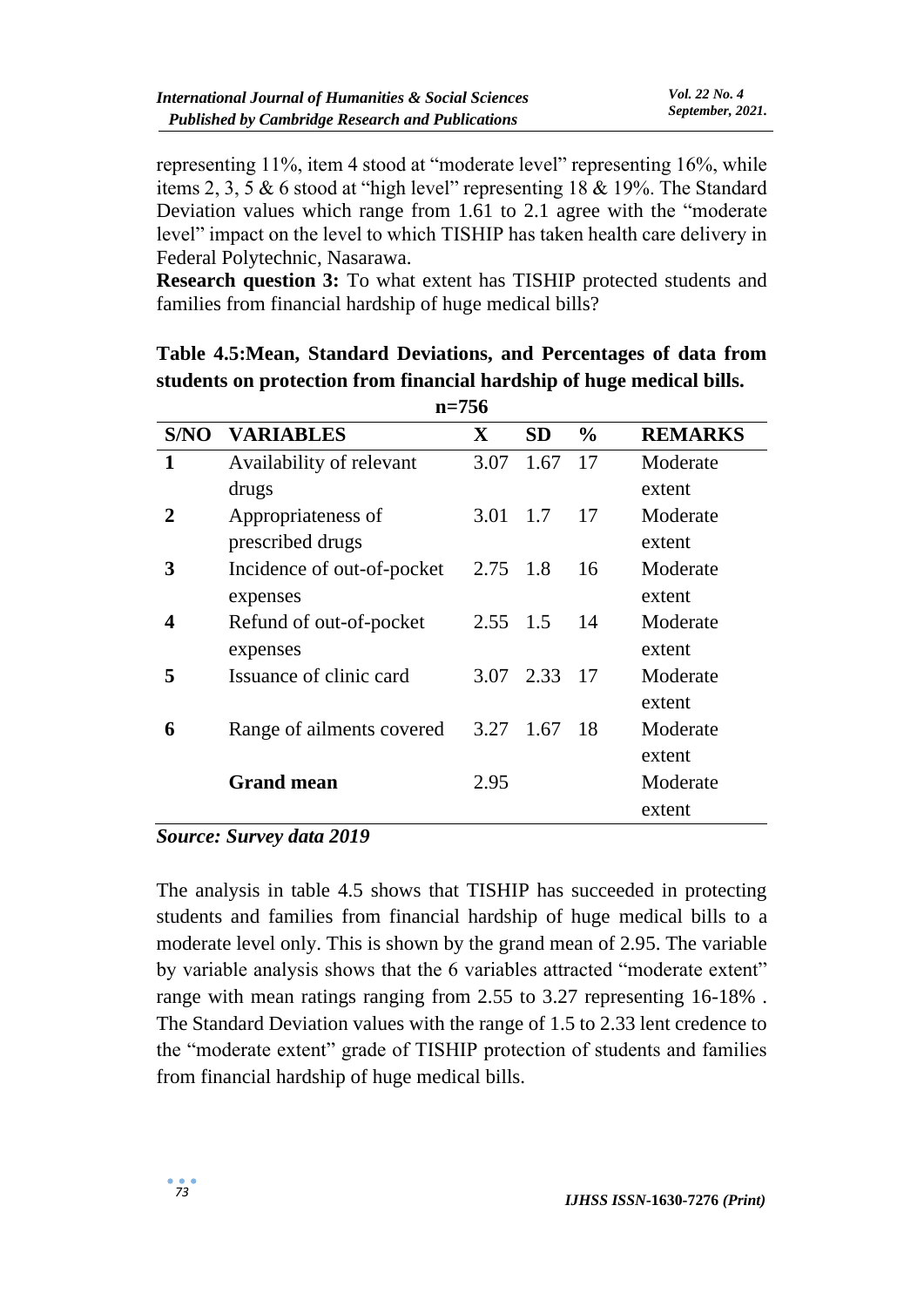**Table 4.6: Mean, Standard Deviations, and Percentages of the data from staff on the extent to which TISHIP has protected students & families from financial hardship of huge medical bills**

|      |                                 | $n = 53$ |           |      |                |
|------|---------------------------------|----------|-----------|------|----------------|
| S/NO | <b>VARIABLES</b>                | X        | <b>SD</b> | $\%$ | <b>REMARKS</b> |
| 1    | Availability                    | of 3.23  | 1.8       | 21   | Moderate       |
|      | prescribed drugs                |          |           |      | extent         |
| 2    | Incidence of out-of- 3.15       |          | 1.86      | 20   | Moderate       |
|      | pocket expenses                 |          |           |      | extent         |
| 3    | Refund of out-of- 2.26          |          | -1.5      | 15   | Low extent     |
|      | pocket expenses                 |          |           |      |                |
| 4    | Patronage of outside 3.15       |          | - 1.86    | 20   | Moderate       |
|      | health facilities               |          |           |      | extent         |
| 5    | of ailments $3.75$ 2.8<br>Range |          |           | 24   | High extent    |
|      | covered                         |          |           |      |                |
|      | <b>Grand Mean</b>               | 3.11     |           |      | Moderate       |
|      |                                 |          |           |      | extent         |

#### *Source: Survey data 2019*

The analysis in Table 4.6 shows that TISHIP has protected students and families from financial hardship of huge medical bills to a moderate extent. The grand mean rate of 3.11 which fell within the moderate extent range lent credence to the "moderate extent" success. The item by item analysis shows items 1,2 & 4 having "moderate extent" rating, item 3 having "low extent" rating, while item 5 has "high extent" rating. The Standard Deviation values which range from 1.5 to 2.8 agree with the "moderate extent" rating.

#### **Discussion**

### **"High extent" success attained in affording students access to good health service.**

The findings on this objective from the analysis of data obtained from both students and the staff of the Polytechnic health facility was that success has been achieved to a "high extent". The "high extent" success was owed to certain prevailing conditions vis-à-vis the programme. They included student's awareness of the existence of the programme which was rated "high extent", promptitude in attending to students rated "high extent", diagnosis process rated "moderate extent", laboratory services rated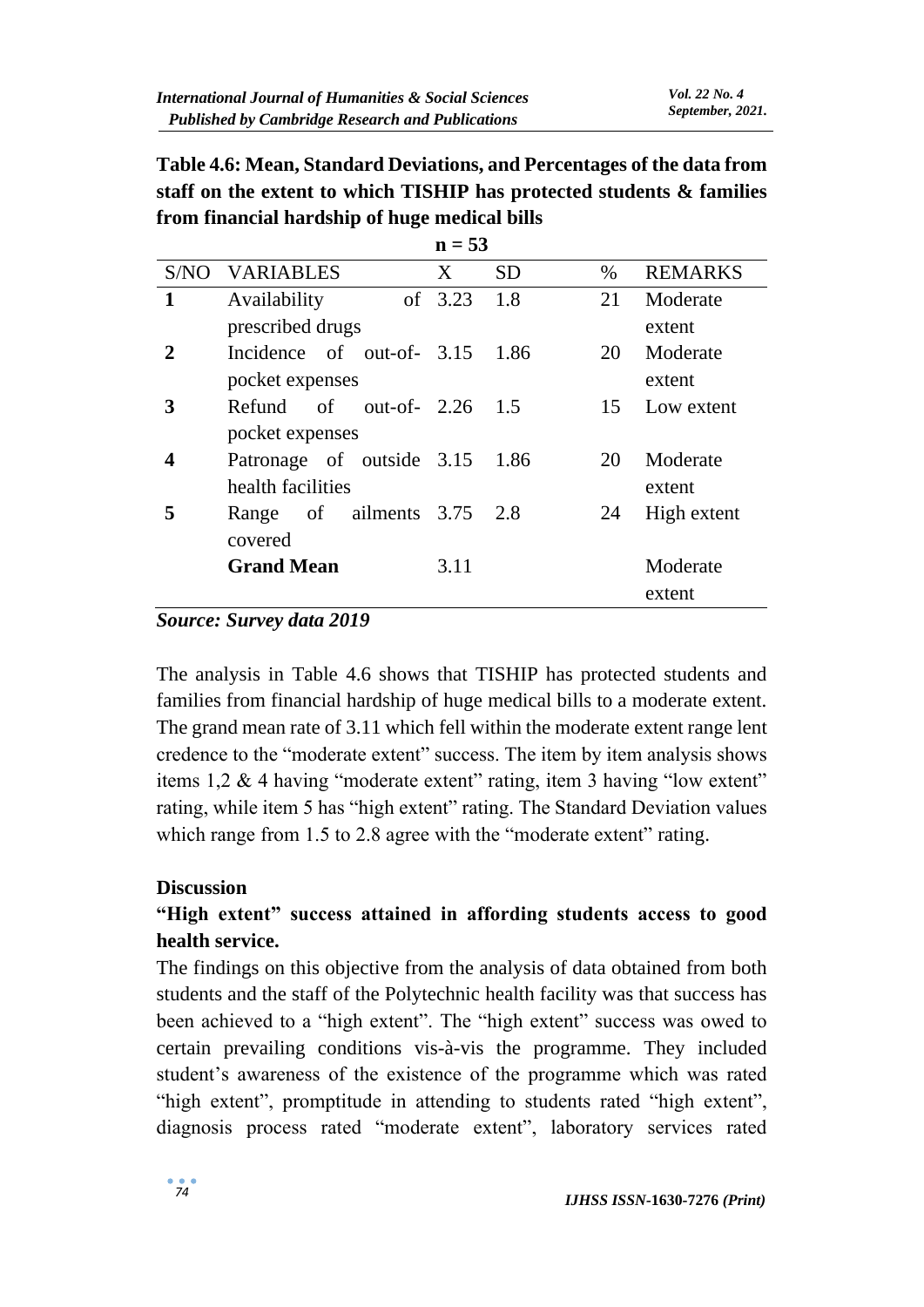"moderate extent", and prescription and treatment rated "high extent". All are in congruence with Anetoh, Jibuaku, Nduka, and Uzodinma (2017), who asserted that success of TISHIP is dependent on student's knowledge and awareness of its existence, a position also taken by Adefolaju (2014) and Shagaya (2015). Anetoh et al also measured waiting time as a variable in determining the quality of health care. Obiechina and Ekenedo (2013) concurred that promptitude in attending to students is a salient factor in accessing good health service.

# **"Moderate level" success attained in improving the standard of healthcare delivery.**

The findings on this objective from the data obtained from both the students and staff was a "moderate level" success. The "moderate level" success was attributed to prevailing states of "high level" satisfaction of students with attention received, "high level" positive attitude of personnel, and "high level" laboratory diagnosis. However, the "moderate level" rating of facilities and equipment, referral process, resort to external medical facilities, and blind diagnosis tilted the pendulum to a "moderate level". Adefolaju (op.cit) and Shagaya (op.cit) in their different works identified poor state of infrastructure in the health sector which they branded as substandard, as factors affecting the successful implementation of TISHIP, a position that Anetoh et al, Abdulrahman and Olaosebikan (2017) took. The satisfaction factor drew credence from Shagaya (op.cit) who asserted that "A hospital may be well organized, ideally located and well equipped, but it will fail in its responsibility to provide quality care if patients satisfaction is not a priority". He went further to acknowledgewarm reception and provider's attitude as attributes of satisfaction. Resort to external medical facilities was at moderate level because of warm and friendly attitude of the personnel, quality of drugs and the use of laboratory diagnosis. This agrees with the findings of Anetoh et al that lack of essential drugs in a health centre causes students to seek medical attention from outside medical facilities. Another finding that impinged on the attainment of the desired level in the standard of health care delivery was inadequate personnel. This tied in with the observations of Etobe & Etobe (2013), who observed that lack of medical personnel was a challenge to successful implementation, which Anetoh et al (op.cit), Adefolaju (2014), Eboh et al (2016), and Abdulrahman & Olaosebikan (2017) also observed.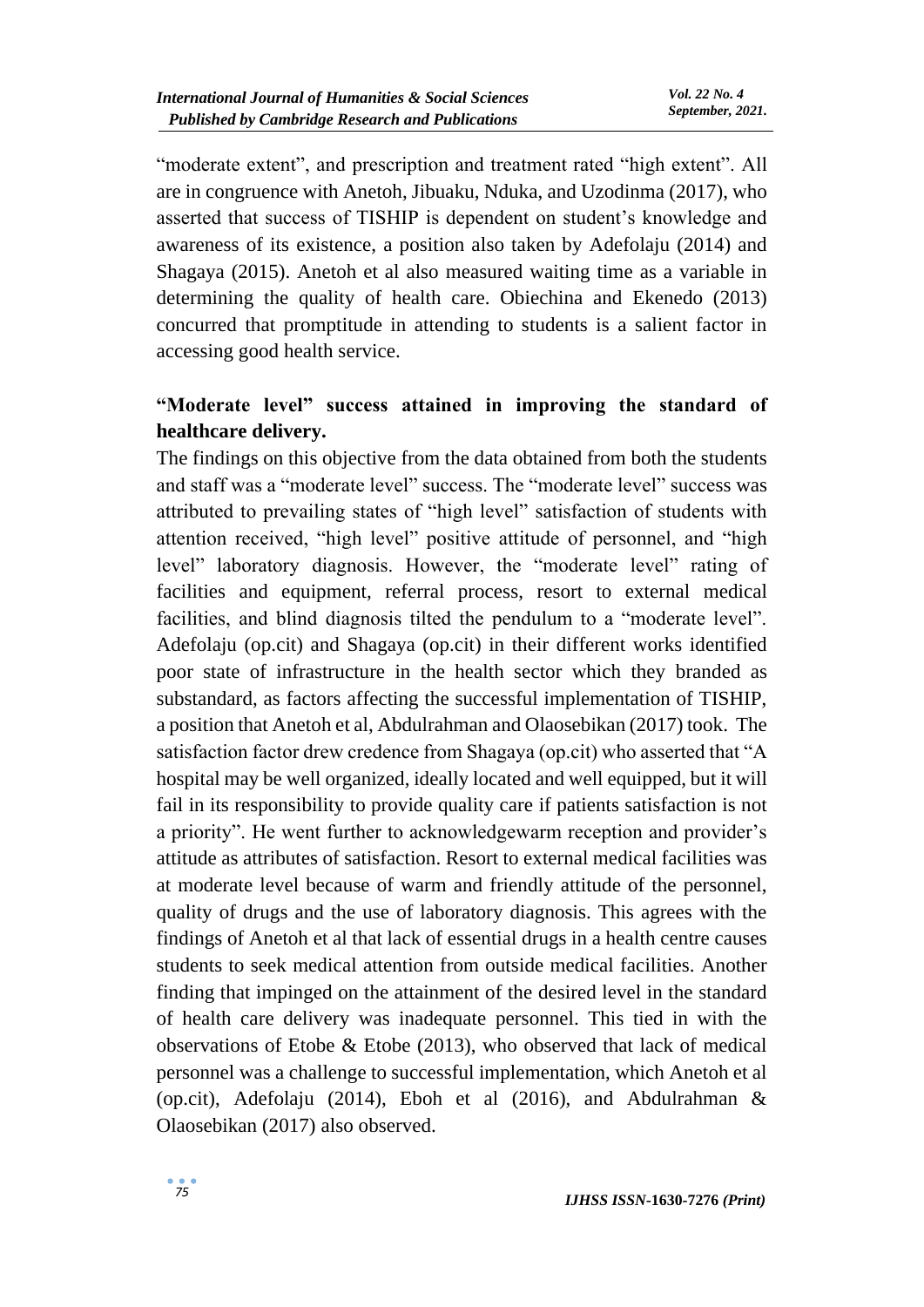# **"Moderate extent" success attained on the protection of students and families from financial hardship of huge medical bills.**

The finding on this objective from data obtained from both students and staff revealed that the success was achieved to a moderate extent. The relevance of state of medical bills was highlighted by Ele, et al (2016), who stated a finding that enrollees attributed their satisfaction with the programme to the fact that it helped to reduce huge expenditure on health without reducing quality. The "moderate extent" success was owed to the fact that prescribed and relevant drugs were available to a moderate extent. In addition, refund of out-of-pocket expenses to students was to a low extent. This tallied with the finding of Anetoh et al (op.cit) that when students incur personal expenses (out-of-pocket) to purchase prescribed drugs which are not available in the school clinic, they are usually not refunded their money by the management.

Another salient factor responsible for the "moderate extent" attainment of the objective was the delay in the issuance of clinic cards to student enrollees. This is in tandem with Eneh et al (op.cit) who reported a finding of "delay in the issuance of identity cards/clinic cards to enrollees" as one of the factors hindering the effective implementation of TISHIP.

Another finding responsible for the "moderate extent" attainment of the objective on protection from the hardship of huge medical bills was the range of ailments covered by the programme. Data showed 'high extent' range of the ailments covered by the program. The import of that was derived from the work of Abdulrahman and Olaosebikan (op.cit) who presented restriction of ailments eligible for treatment under the programme and the systematic exclusion of some family members as some the challenges that the programme has to grapple with.

#### **Conclusion**

Drawing from the findings of the research therefore, a conclusion was drawn that, though the Tertiary Institutions Social Health Insurance Programme has not achieved a resounding success in the pursuit of its objectives in Federal Polytechnic, Nasarawa, the programme is a welcome development as it has: reduced, to a high extent, the obstacles students of Federal Polytechnic, Nasarawa, had to grapple with in their quest to access quality health care increased, to a moderate level, the standard of health care delivery in the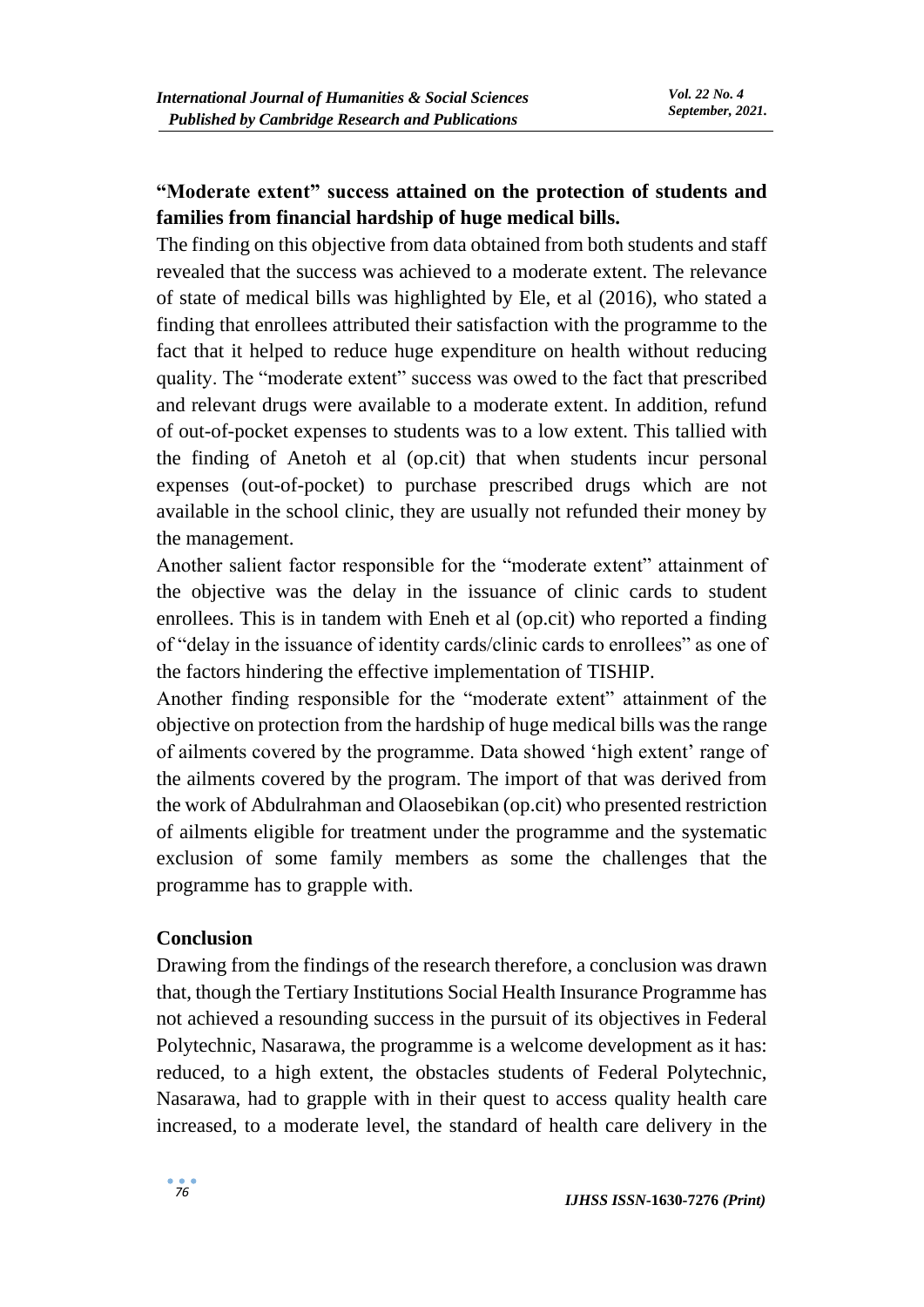institution; and eliminated, to a moderate level, the hardship of huge medical bills from students and families. Silhouetted against the background of policy implementation failures which has plagued Nigeria over the years, as was asserted in the background to this study, a conclusion was drawn that TISHIP, so far, is an exception and therefore a success story.

#### **Recommendations**

Based on the findings of the study, the following recommendations were made:

- 1. More medical personnel should be employed to reduce the high students-medical personnel ratio to the barest minimum. This will drastically reduce the waiting time and the attendant frustration that cause students to resort to outside medical facilities.
- 2. Blind diagnosis (basing prescription and treatment on testimonies of patients only) should be discouraged or out rightly forbidden. This will increase the appropriateness of prescriptions and treatment.
- 3. The waiting time between enrollment and issuance of identity cards to enrollees should be reduced to the barest minimum, as it will afford them access to any NHIS recognized health care provider when circumstances take them out of the campus.
- 4. Refund of out-of-pocket expenses to students should not be delayed. Hence, the process should be simplified. This will encourage more students to enroll in the programme and utilize its benefits.

#### **REFERENCES**

- Adefolaju, T. (2014). Repositioning Health Insurance in Nigeria: Prospects and Challenges; International Journal of health Sciences; Vol.2; No.2; June, 2014. American Research Institute for Policy Development; Retrieved 5/6/2017 from [iwww.ijhsnet.com](http://www.ijhsnet.com/)
- Abdulrahman, A & Olaosebikan, M.O. (2017). An Assessment of the Level of Implementation and Impact of the National Health Insurance Scheme (NHIS) on the Health Care System in Yobe State, North Eastern Nigeria; Retrieved from [https://www.semanticscholar.org](https://www.semanticscholar.org/)
- Aderounmu, A.O. (2013). National Health Insurance in Nigeria. Retrieved from https://nanopdf.com>download>nation
- Anetoh, M.U., Jibuaku, C.H., Nduka, O.S., Uzodimma, S.U. (2017). Knowledge and Implementation of Tertiary Institutions Social health Insurance Programme (TISHIP) in Nigeria: A Case Study of Nnamdi Azikiwe University, Awka; Pan African Medical Journal, doi:10.11604/pami.2017.28171.11379. Retrieved from www.panafrican-med-journal.com/content/article/28/171/full